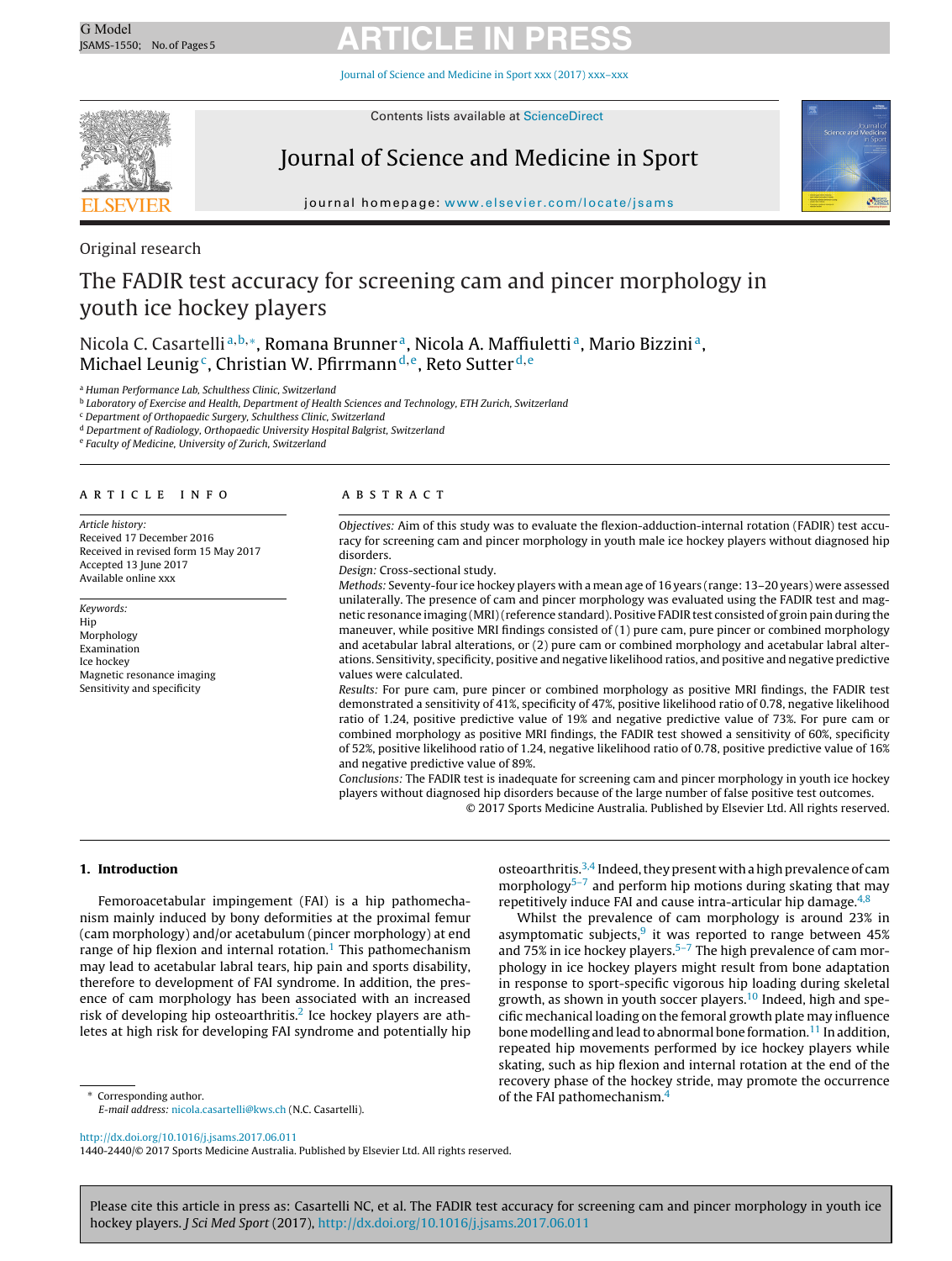#### 2 N.C. Casartelli et al. / Journal of Science and Medicine in Sport xxx (2017) xxx–xxx

Since the presence of cam and pincer morphology may result in the development of FAI syndrome and early hip osteoarthritis, $1,2$ regular hip morphology screening in athletic populations such as youth ice hockey players is essential for identifying at-risk athletes, and providing them with timely preventive measures. These measures could consist of adjusting athletic activities during a period of skeletal growth<sup>[10](#page-4-0)</sup> or implementing a physiotherapy-led reha-bilitation program.<sup>[12](#page-4-0)</sup> Hip physical examination tests may be more practical, convenient and cheaper than standard imaging evaluations for hip morphology screening purposes. The most commonly used hip examination test for FAI is the flexion-adduction-internal rotation (FADIR) test. $13$  This test replicates the mechanical abutment of the femoral head against the anterosuperior portion of the acetabulum, $13$  where also acetabular labral tears most often occur.<sup>[14](#page-4-0)</sup> The FADIR test was recently shown to have a high sensitivity  $(94%)$  and a low specificity  $(9%)$  for the diagnosis of FAI syndrome in patients presenting with groin pain or symptoms highly suggestive of hip pathology.<sup>15</sup> The diagnostic accuracy of the FADIR test has only been investigated in patients with high suspicion of FAI syndrome and high likelihood of a positive test, thus providing sample-biased results.<sup>15</sup> The aim of this study was to evaluate the FADIR test accuracy for screening cam and pincer morphology in youth male ice hockey players without diagnosed hip disorders.

#### **2. Methods**

A total of 74 male youth ice hockey players belonging to the same professional club were evaluated. Data were collected in a previously published study, which investigated the prevalence of cam and pincer morphology in youth ice hockey players, and their association to hip muscle strength, range of motion and on-ice physical performance.<sup>[5](#page-4-0)</sup> Mean ( $\pm$ SD) age and body mass index of the players were  $16 \pm 2$  years (range: 13–20 years) and  $22 \pm 3$  kg/m<sup>2</sup> (range:  $17-27 \text{ kg/m}^2$ ), respectively. Twenty-four players were defenders, 19 forwards, 13 wings, 10 centers and 8 goalies with a mean  $(\pm SD)$ playing experience of  $11 \pm 2$  years (range: 4–16 years). Players were excluded if they already had a diagnosis of FAI syndrome and/or if they had previous hip surgery. The study was conducted according to the Declaration of Helsinki and the protocol was approved by the local ethics committee. All players and parents of minor players signed an informed consent before participating in the study. The accuracy of the FADIR test for screening cam and pincer morphology was evaluated by comparing FADIR test outcomes with magnetic resonance imaging (MRI) findings (reference standard). Only unilateral MRI assessments were performed to reduce costs. Since the prevalence of cam morphology seems to increase with decreasing hip internal rotation range of motion (ROM), $16$  only the hip that demonstrated less internal rotation ROM on a hip exami-nation chair<sup>[17](#page-4-0)</sup> was further evaluated. If the side-to-side difference in hip internal rotation ROM was <1◦, the evaluated hip was randomized using a computer random number generator. In addition, self-reported hip pain and function was assessed using the Hip Outcome Score (HOS)[.18,19](#page-4-0)

All the FADIR tests were performed by a single investigator with 5 years of experience as a sports physical therapist in the clinical evaluation and treatment of hip patients and athletes. The investigator was blinded to MRI findings. With the athlete lying supine on a treatment table, the investigator passively moved the hip in a combination of flexion, adduction and internal rotation until end of ROM was achieved.<sup>[20](#page-4-0)</sup> A positive FADIR test was determined by groin pain experienced by the athlete during the test maneuver.

The presence of cam and pincer deformities, as well as the presence of acetabular labrum alterations, was assessed with noncontrast MRI. A 1.5 Tesla high-field system (Magnetom Avanto, Siemens Medical Solutions, Erlangen, Germany) was used with a body matrix phased-array surface coil and a spine matrix coil. The following sequences were acquired: a coronal intermediateweighted sequence with fat saturation, a coronal T1-weighted sequence, a sagittal water-excitation 3-dimensional (3D) doubleecho steady-state sequence, a transverse short-tau inversion recovery sequence, and a transverse oblique water-excitation true fast imaging with steady-state precession 3D sequence. After MRI examination, additional radial reformations of the transverse oblique true fastimaging with steady-state precession 3D sequence were reconstructed to assess the osseous contour of the femoral head-neck junction. MRI examinations were analysed by two experienced radiologists, who were blinded to FADIR test outcomes. The presence of cam morphology was determined by means of the alpha angle. The alpha angle was measured on radial oblique MRI at the anterosuperior segment as the angle between the axis of the femoral neck and the line from the center of the femoral head to the point where the distance from the center of the femoral head to the peripheral contour of the femoral head exceed the radius of the femoral head ([Fig.](#page-2-0) 1A).<sup>[21](#page-4-0)</sup> An alpha angle >60 $\degree$  was considered positive for the presence of cam morphology.<sup>21,22</sup> The presence of pincer morphology was determined by means of acetabular version and depth. Acetabular version was measured on the oblique transverse MRI at the level of 2.5 mm below the most cranial portion ofthe acetabular rim, with an angle drawn between the sagittal plane and a line connecting the anterior and posterior borders ofthe acetabulum ([Fig.](#page-2-0) 1B).<sup>23</sup> A positive angle indicated acetabular anteversion and a negative angle indicated acetabular retroversion.<sup>24</sup> The measurement of acetabular depth was performed on the oblique transverse MRI at the level of the center of the femoral head, with positive values indicating that the center of the femoral head was located lateral to the line connecting the anterior and posterior border of the acetabulum, whereas negative values indicated that the femoral head was located medial to this line [\(Fig.](#page-2-0) 1C).<sup>25</sup> Acetabular retroversion and/or acetabular depth  $\leq$ 3 mm were considered positive for pincer morphology[.25](#page-4-0) The presence of acetabular labral alterations was evaluated on radial MRI as a linear band of high sig-nal intensity detected in the labrum [\(Fig.](#page-2-0) 1D).<sup>[25](#page-4-0)</sup> Since the presence of cam, but not pincer, morphology has been recently associated with an increased risk of developing hip osteoarthritis, $<sup>2</sup>$  the accu-</sup> racy of the FADIR test for screening cam and pincer morphology was evaluated by using two different combinations of morphology types as positive MRI findings: (1) the presence of pure cam, pure pincer or combined morphology together with the presence of acetabular labral alterations, and (2) the presence of pure cam or combined morphology (without pure pincer) together with the presence of acetabular labral alterations.

The HOS is a self-reported questionnaire specifically developed for assessing hip pain and function of young and active subjects.  $^{18,19}$  $^{18,19}$  $^{18,19}$ Two independent scores were obtained: one for activities of daily living (HOS ADL: 19 items, 17 scored) and one for sport activities (HOS sport: 9 items, 9 scored). The scores range from 0 to 100, where 100 indicates the best possible score. The HOS has previously been shown to be reliable (i.e., intraclass correlation coefficients of 0.94 for HOS ADL and 0.89 for HOS sport) and valid when correlated with other self-reported measures.<sup>19</sup>

The number of true positive (positive FADIR and MRI), false positive (positive FADIR, negative MRI), false negative (negative FADIR, positive MRI) and true negative (negative FADIR and MRI) FADIR test outcomes was used for the calculation of sensitivity, specificity, positive and negative likelihood ratios, positive and negative predictive values, and disease prevalence. $26,27$  Results are presented as mean and 95% confidence intervals (CI) or mean  $\pm$  SD. One-way ANOVAs were used to compare age, alpha angle, HOS ADL and HOS sport between athletes with true positive, false positive, false negative and true negative FADIR test outcomes. Tukey's HSD tests were used for post-hoc pairwise comparisons of the means. Statistical analyses were performed using Microsoft Excel 14.6.0 (Microsoft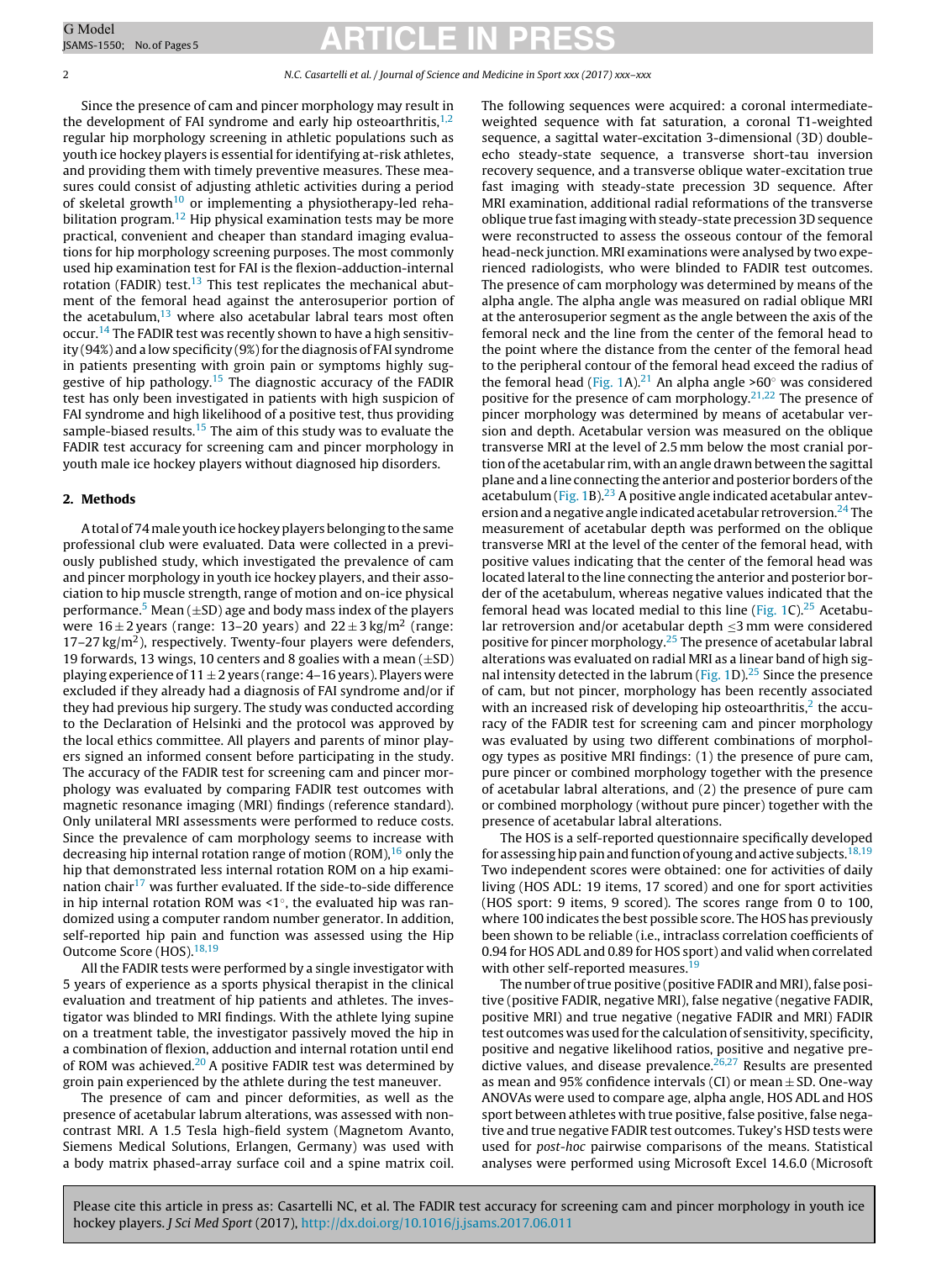N.C. Casartelli et al. / Journal of Science and Medicine in Sport xxx (2017) xxx–xxx 3

<span id="page-2-0"></span>

Fig. 1. The presence of cam morphology was determined by measuring the alpha angle (A, angle between the two solid lines), while the presence of pincer morphology was assessed by measuring the acetabular version (B, angle between the solid and dashed lines) and acetabular depth (C, distance between the solid and dashed lines). Acetabular labral alterations were determined by detecting the presence of a linear band of high signal intensity in the labrum (D, white arrow). Dashed circles indicate the contour of the femoral head, dashed lines indicate reference lines, and solid lines are drawn based on the bony morphology of the assessed subject.

Corp., Redmond, WA, USA) and Statistica 7.0 (StatSoft Inc., Tulsa, OK, USA). Significance level was set at p < 0.05.

#### **3. Results**

The FADIR test accuracy outcomes are presented in Table 1. The characteristics of athletes are reported in [Table](#page-3-0) 2 according to their FADIR test outcomes.

#### **Table 1**

#### FADIR test accuracy outcomes.

| Test accuracy outcomes        | Pure cam, pure pincer<br>or combined<br>morphology | Pure cam or<br>combined<br>morphology |  |
|-------------------------------|----------------------------------------------------|---------------------------------------|--|
|                               | Mean (95% CI)                                      |                                       |  |
| Sensitivity (%)               | $41(18-67)$                                        | $60(26-88)$                           |  |
| Specificity (%)               | $47(34-61)$                                        | $52(39-64)$                           |  |
| Positive likelihood ratio     | $0.78(0.42 - 1.45)$                                | $1.24(0.70 - 2.18)$                   |  |
| Negative likelihood ratio     | $1.24(0.77 - 2.01)$                                | $0.78(0.35 - 1.72)$                   |  |
| Positive predictive value (%) | $19(8-35)$                                         | $16(10-25)$                           |  |
| Negative predictive value (%) | 73 (56-86)                                         | 89 (79-95)                            |  |
| Disease prevalence (%)        | $23(14-34)$                                        | $13(7-23)$                            |  |

CI, confidence interval.

Considering pure cam, pure pincer or combined morphology as positive MRI findings, no group effect was observed for age. For the alpha angle, a group effect was found  $(p=0.046)$ , with true positive athletes demonstrating 11◦ (95% CI: 1–20◦) larger angles than false positive athletes ( $p = 0.028$ ). For HOS ADL, a group effect was observed ( $p = 0.049$ ), with false positive players reporting 6 points (95% CI: 1–12 points) less than true negative players ( $p = 0.043$ ). For HOS sport, a group effect was found ( $p = 0.005$ ), with true positive athletes reporting 14 points (95% CI: 1–28 points) less than true negative athletes ( $p = 0.047$ ), and false positive players reporting 10 points (95% CI: 1–18 points) less than true negative players  $(p = 0.015)$ .

Considering pure cam or combined morphology as positive MRI findings, no group effect was observed for age. For the alpha angle, a group effect was found ( $p = 0.001$ ), with true positive athletes showing 12◦ (95% CI: 2–22◦) larger angles than false positive and true negative athletes ( $p = 0.012$  and  $p = 0.010$ , respectively). In addition, false negative athletes demonstrated 13◦ (95% CI: 1–25◦) larger angles than false positive and true negative athletes ( $p = 0.028$  and  $p = 0.025$ , respectively). For HOS ADL, a group effect was observed ( $p = 0.048$ ), with false positive players reporting 6 points (95% CI: 1–11 points) less than true negative players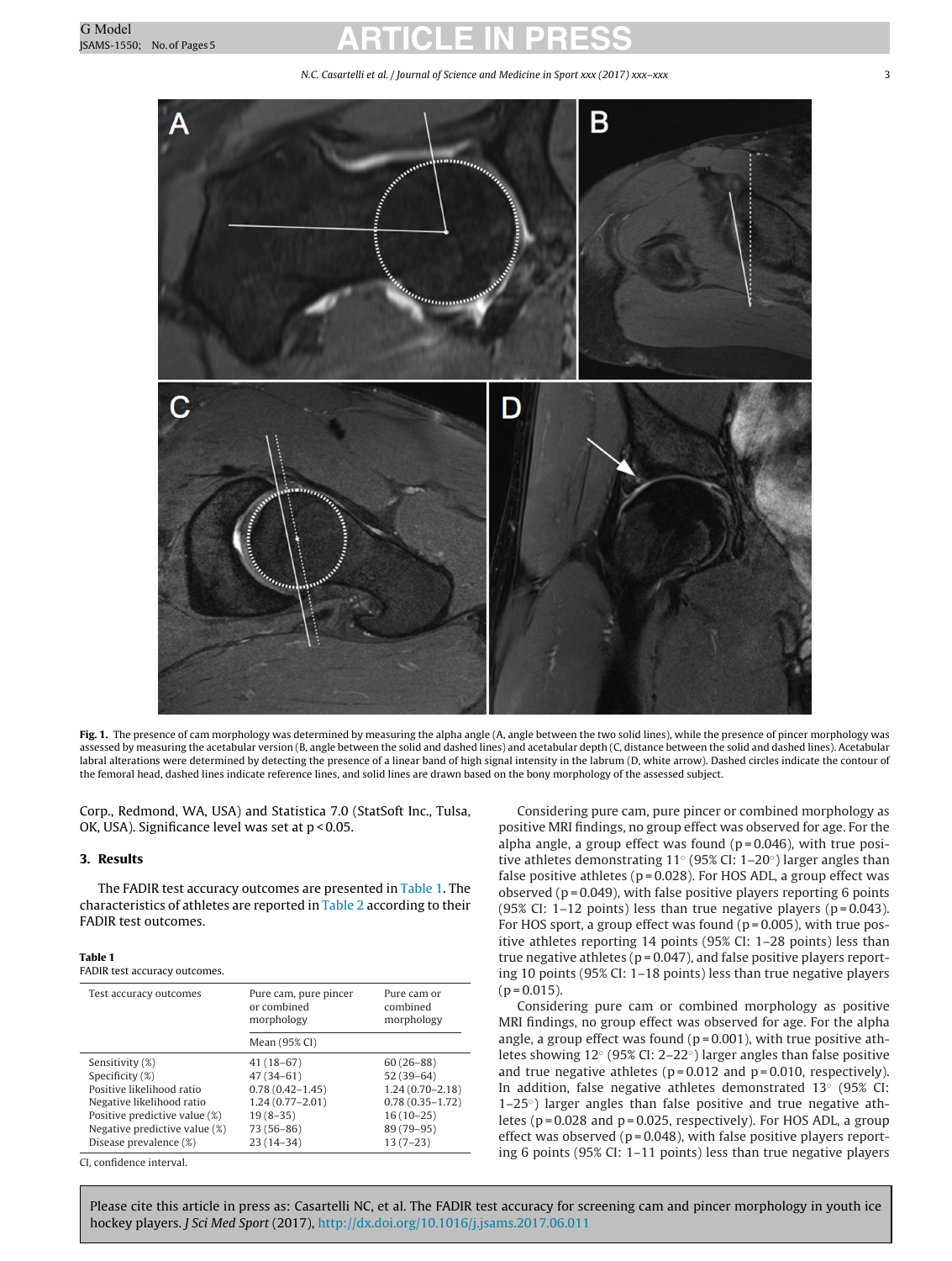#### **Table 2** Athletes' characteristics.

# <span id="page-3-0"></span>G Model G Model **ARTICLE IN PRESS**

#### 4 N.C. Casartelli et al. / Journal of Science and Medicine in Sport xxx (2017) xxx–xxx

| Athletes' characteristics                    | FADIR test outcomes vs. MRI findings                                 |                                                                                                           |                |               |  |
|----------------------------------------------|----------------------------------------------------------------------|-----------------------------------------------------------------------------------------------------------|----------------|---------------|--|
|                                              | True positive                                                        | False negative                                                                                            | False positive | True negative |  |
| Pure cam, pure pincer or combined morphology |                                                                      |                                                                                                           |                |               |  |
| N                                            | 7                                                                    | 10                                                                                                        | 30             | 27            |  |
| Type of morphology                           | $-5$ cam<br>• 1 combined (retroversion)<br>• 1 pincer (retroversion) | $\bullet$ 2 cam<br>• 2 combined (retroversion)<br>• 5 pincer (retroversion)<br>• 1 pincer (coxa profunda) |                |               |  |
| Age (years)                                  | $17 \pm 2$                                                           | $16 \pm 2$                                                                                                | $16 \pm 2$     | $16 \pm 2$    |  |
| Alpha angle $(°)$                            | $67 \pm 10$                                                          | $59 \pm 10$                                                                                               | $56 \pm 6$     | $57 + 11$     |  |
| HOS ADL (0-100)                              | $94 \pm 7$                                                           | $99 \pm 2$                                                                                                | $94 \pm 12$    | $100 \pm 0$   |  |
| HOS sport $(0-100)$                          | $86 \pm 24$                                                          | $98 \pm 3$                                                                                                | $90 \pm 15$    | $100 \pm 1$   |  |
| Pure cam or combined morphology              |                                                                      |                                                                                                           |                |               |  |
| N                                            | 6                                                                    | 4                                                                                                         | 31             | 33            |  |
| Type of morphology                           | $-5$ cam<br>• 1 combined (retroversion)                              | $\bullet$ 2 cam<br>• 2 combined (retroversion)                                                            |                |               |  |
| Age (years)                                  | $17 \pm 2$                                                           | $17 + 2$                                                                                                  | $16 \pm 2$     | $16 + 2$      |  |
| Alpha angle $(°)$                            | $68 \pm 10$                                                          | $69 + 5$                                                                                                  | $56 \pm 5$     | $56 \pm 10$   |  |
| HOS ADL (0-100)                              | $94\pm8$                                                             | $98 \pm 3$                                                                                                | $94 \pm 12$    | $100 \pm 1$   |  |
| HOS sport $(0-100)$                          | $83 \pm 25$                                                          | $98 \pm 3$                                                                                                | $91 \pm 14$    | $100 \pm 2$   |  |

HOS, Hip Outcome Score; ADL, activities of daily living.

 $(p = 0.041)$ . For HOS sport, a group effect was found  $(p = 0.003)$ , with true positive athletes reporting 17 points (95% CI: 2–31 points) less than true negative athletes ( $p = 0.020$ ), and false positive players reporting 9 points (95% CI: 1–17 points) less than true negative players ( $p = 0.014$ ).

#### **4. Discussion**

The FADIR test demonstrated low sensitivity and specificity, insufficient positive and negative likelihood ratios, as well as low positive predictive values and low to moderate negative predictive values. This suggests that the FADIR test is not a useful examination test for detecting cam and pincer morphology in youth ice hockey players without diagnosed hip disorders, regardless of whether pure pincer morphology is considered as a positive finding.

The sensitivity and specificity demonstrated by the FADIR test in the present study indicate that it has neither the ability to rule in nor to rule out cam and/or pincer morphologies in young ice hockey players without diagnosed hip disorders. These results are in contrast with those previously observed in patients with high suspicion of FAI syndrome.<sup>15</sup> Indeed, earlier studies showed that the FADIR test has on average a sensitivity of 94% and a specificity of 9% for detecting FAI morphology/labral tears in patients with symp-tomatic hip disease, as shown in a meta-analysis by Reiman et al.<sup>[15](#page-4-0)</sup> Accordingly, FAI syndrome can be ruled out with high probability in patients with FAI morphology/labral tears suspicion if the FADIR test outcome is negative but cannot be confirmed if the outcome is positive. The differences in FADIR test sensitivity and specificity observed between our athletes and patients with suspected FAI syndrome may be explained by the larger prevalence of cam and/or pincer morphology presented by patients compared with our athletes (84% vs. 13–23%, respectively). Whereas in earlier studies the subjects were patients scheduled for hip preservation surgery or patients with groin pain and/or symptoms highly suggestive of hip pathology,<sup>15</sup> our athletes had no particular symptoms that required medical consultation at the time of hip examination.

The FADIR test demonstrated insignificant value in altering the post-test with respect to the pre-test probability to detect cam and pincer morphology in our athletes, that is, 19% vs. 23%, respectively, if pure pincer morphology was included as positive finding, and 16% vs. 13%, respectively, if pure pincer morphology was excluded as positive finding. Indeed, positive likelihood ratios <2 and negative likelihood ratios  $>0.5$  were found in the current investigation.<sup>[28](#page-4-0)</sup> Similar results have been also observed in patients with symptomatic hip disease, where post-test vs. pre-test probability for detecting cam and pincer morphology was minimally altered (83% vs. 84%, respectively).<sup>15</sup> As already mentioned above it has to be considered that the prevalence of cam and pincer morphology, which corresponds to pre-test disease probability, significantly differed between our athletes and patients with suspected FAI syndrome tested in previous studies. The prevalence we observed was instead more similar to that reported in asymptomatic subjects  $(23\%)$ <sup>[9](#page-4-0)</sup> but relatively lower compared with that previously observed in ice hockey players (4[5–7](#page-4-0)5%).<sup>5-7</sup> This difference among ice hockey players may be explained by the threshold for alpha angle >60 $\degree$  used in the present study for defining cam morphology, instead of the >55 $^{\circ}$  threshold adopted in earlier studies.<sup>[6,7](#page-4-0)</sup> We used a  $60^\circ$  alpha angle threshold to reduce the number of false positive MRI findings in this population of athletes without diagnosed hip disorders while maintaining similar test sensitivity.<sup>[21](#page-4-0)</sup> In addition, an alpha angle of 60◦ was recently suggested as an optimal threshold for distinguishing between normal hips and hips with a cam morphology.<sup>22</sup>

The FADIR test showed low positive and negative predictive values in our study when pure pincer morphology was included as positive finding (19% and 73%, respectively), and low positive and moderate negative predictive values when pure pincer morphology was excluded as positive finding (16% and 89%, respectively). Almost opposite FADIR test predictive values were observed in earlier studies considering patients with suspected FAI.<sup>15</sup> Indeed, these studies demonstrated average positive predictive values of 83% and negative predictive values ranging between 13% and 25%. The low positive predictive value demonstrated by the FADIR test in our study was primarily caused by the large number of athletes without cam and/or pincer morphologies, who had a positive FADIR test (false positive). Based on our hip pain and function questionnaire outcomes, these athletes reported on average higher hip pain and lower hip function during ADL and sport compared with athletes without cam and/or pincer morphologies and with a negative FADIR test (true negative). In addition, athletes with a positive FADIR test reported on average similar hip pain and function during ADL and sport, regardless of the presence of cam and/or pincer morphologies. These results seem to indicate that a positive FADIR test outcome may be better associated with non-specific hip pain and impaired hip function than with the presence of cam and/or pincer morphologies. It can be speculated that the large number of positive